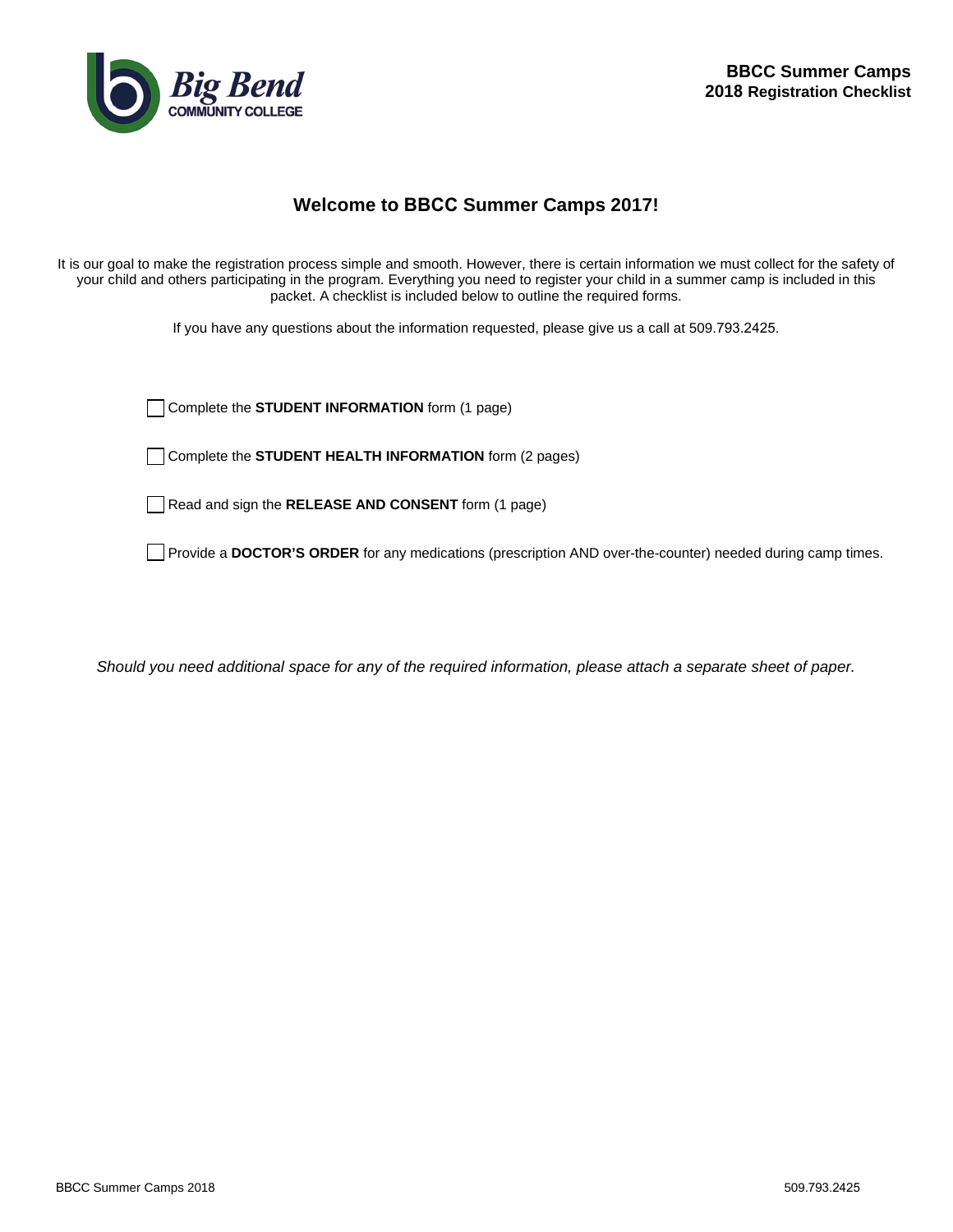

# **Student Information**

| Student Name:                                                                                                                                                                                                                  |                                  |                                                 |                                                      |
|--------------------------------------------------------------------------------------------------------------------------------------------------------------------------------------------------------------------------------|----------------------------------|-------------------------------------------------|------------------------------------------------------|
| Last                                                                                                                                                                                                                           | First                            | M.I.                                            | Nickname                                             |
| Female<br>Male<br>Gender:                                                                                                                                                                                                      | Date of Birth: _________________ | Age:_______                                     | Grade as of Fall 201 :                               |
| Home address:                                                                                                                                                                                                                  |                                  |                                                 |                                                      |
| <b>Street</b>                                                                                                                                                                                                                  | $\overline{City}$                |                                                 | <b>State</b><br>$\overline{Zip}$                     |
|                                                                                                                                                                                                                                |                                  |                                                 |                                                      |
|                                                                                                                                                                                                                                |                                  |                                                 |                                                      |
| Student resides with: Both parents, full-time Mother                                                                                                                                                                           |                                  | Father                                          |                                                      |
| <b>Parent/Guardian Information</b>                                                                                                                                                                                             |                                  |                                                 |                                                      |
| <b>MOTHER/Legal Guardian</b>                                                                                                                                                                                                   |                                  | <b>FATHER/Legal Guardian</b>                    |                                                      |
|                                                                                                                                                                                                                                |                                  |                                                 |                                                      |
|                                                                                                                                                                                                                                |                                  |                                                 |                                                      |
|                                                                                                                                                                                                                                |                                  |                                                 |                                                      |
| Mobile Phone: <u>___________________________</u>                                                                                                                                                                               |                                  |                                                 | Mobile Phone: <u>_______________________________</u> |
|                                                                                                                                                                                                                                |                                  |                                                 |                                                      |
| Step-parent Name: Monthlying the Contract of the Contract of the Contract of the Contract of the Contract of the Contract of the Contract of the Contract of the Contract of the Contract of the Contract of the Contract of t |                                  |                                                 |                                                      |
|                                                                                                                                                                                                                                |                                  |                                                 |                                                      |
|                                                                                                                                                                                                                                |                                  |                                                 |                                                      |
|                                                                                                                                                                                                                                |                                  |                                                 |                                                      |
| Is there a joint-custody or parenting plan in effect?                                                                                                                                                                          | Yes                              | No                                              | (if yes, documentation must be submitted)            |
| Is there a restraining order in effect?                                                                                                                                                                                        | Yes<br> No                       | (if yes, legal documentation must be submitted) |                                                      |
| <b>Additional Emergency Contacts</b>                                                                                                                                                                                           |                                  |                                                 |                                                      |
|                                                                                                                                                                                                                                |                                  |                                                 |                                                      |
|                                                                                                                                                                                                                                |                                  |                                                 |                                                      |
|                                                                                                                                                                                                                                |                                  |                                                 |                                                      |
|                                                                                                                                                                                                                                |                                  |                                                 |                                                      |
| Individuals authorized to pick up your child (I.D. must be presented)                                                                                                                                                          |                                  |                                                 |                                                      |
| Name: Mame: Mame: Mame: Mame: Mame: Mame: Mame: Mame: Mame: Mame: Mame: Mame: Mame: Mame: Mame: Mame: Mame: Mame: Mame: Mame: Mame: Mame: Mame: Mame: Mame: Mame: Mame: Mame: Mame: Mame: Mame: Mame: Mame: Mame: Mame: Mame:  |                                  |                                                 |                                                      |
|                                                                                                                                                                                                                                |                                  |                                                 |                                                      |
| Name: Mame: Mame: Mame: Mame: Mame: Mame: Mame: Mame: Mame: Mame: Mame: Mame: Mame: Mame: Mame: Mame: Mame: Mame: Mame: Mame: Mame: Mame: Mame: Mame: Mame: Mame: Mame: Mame: Mame: Mame: Mame: Mame: Mame: Mame: Mame: Mame:  |                                  |                                                 |                                                      |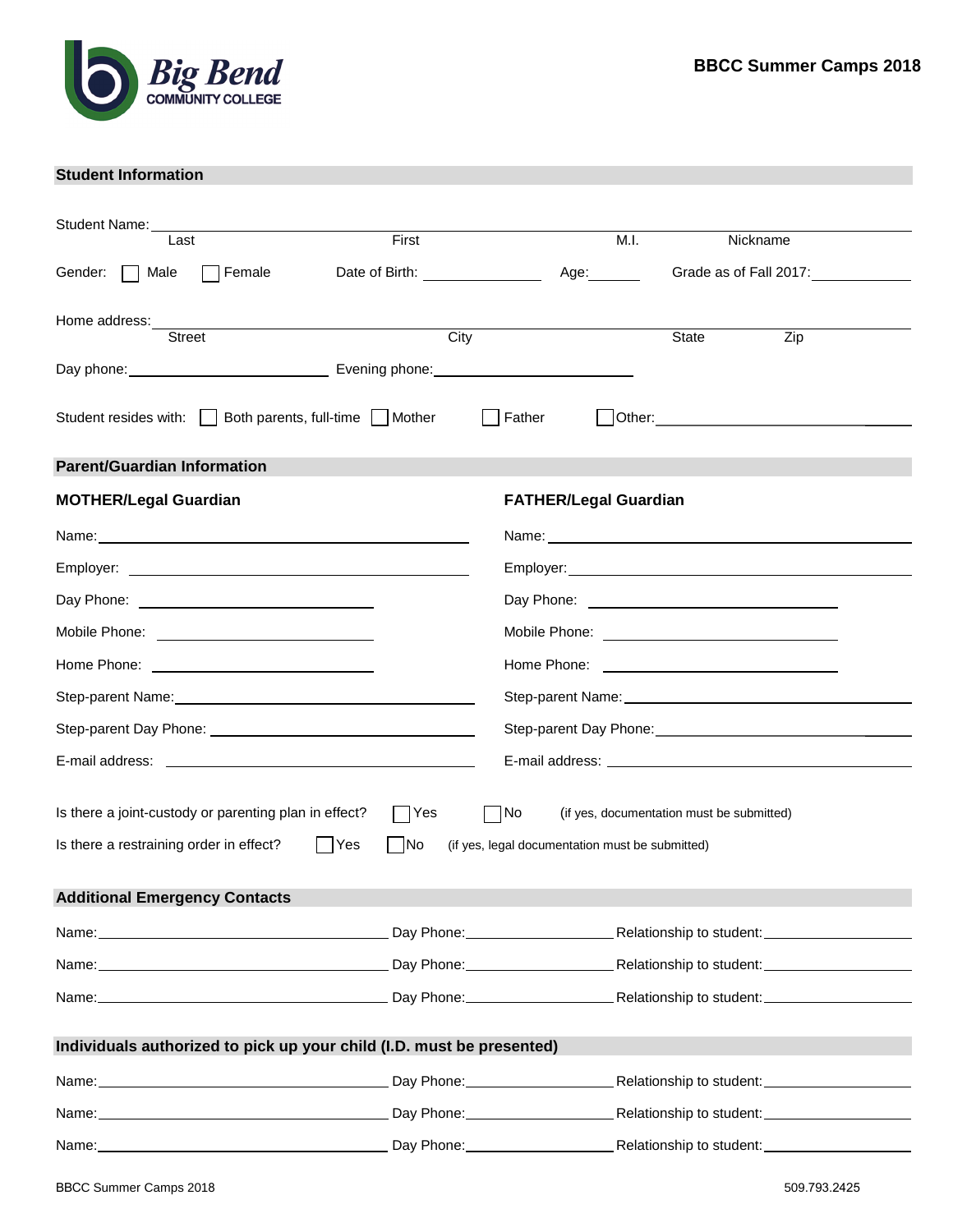

## **Student Health Information**

| Last                                                                                                                | First                                                                                                                                                                                                                          | M.I.<br>Nickname                                                                                                                        |
|---------------------------------------------------------------------------------------------------------------------|--------------------------------------------------------------------------------------------------------------------------------------------------------------------------------------------------------------------------------|-----------------------------------------------------------------------------------------------------------------------------------------|
| Is your child allergic to insect bites/stings?                                                                      | Not to my knowledge<br>$\Box$ Yes                                                                                                                                                                                              |                                                                                                                                         |
|                                                                                                                     | If yes, please explain: example and a set of the set of the set of the set of the set of the set of the set of the set of the set of the set of the set of the set of the set of the set of the set of the set of the set of t |                                                                                                                                         |
| Does your child have food allergies?                                                                                | Not to my knowledge<br> Yes                                                                                                                                                                                                    |                                                                                                                                         |
|                                                                                                                     | If yes, please explain: <i>if</i> yes, please explain:                                                                                                                                                                         |                                                                                                                                         |
|                                                                                                                     | Does your child have other allergies (medicine, seasonal/environmental allergies, etc.)?                                                                                                                                       | <b>Yes</b><br>Not to my knowledge                                                                                                       |
|                                                                                                                     | If yes, please explain: example and the set of the set of the set of the set of the set of the set of the set of the set of the set of the set of the set of the set of the set of the set of the set of the set of the set of |                                                                                                                                         |
| Does your child have a behavior disorder?                                                                           | Yes                                                                                                                                                                                                                            | $\Box$ Not to my knowledge                                                                                                              |
|                                                                                                                     |                                                                                                                                                                                                                                |                                                                                                                                         |
| Does your child have asthma?                                                                                        | No<br>Yes                                                                                                                                                                                                                      |                                                                                                                                         |
| Does your child have diabetes?                                                                                      | Yes<br>No                                                                                                                                                                                                                      |                                                                                                                                         |
| Does your child experience seizures?                                                                                | $\Box$ Yes<br>No                                                                                                                                                                                                               |                                                                                                                                         |
|                                                                                                                     |                                                                                                                                                                                                                                |                                                                                                                                         |
|                                                                                                                     |                                                                                                                                                                                                                                |                                                                                                                                         |
|                                                                                                                     |                                                                                                                                                                                                                                | Please list and describe any other physical or behavioral conditions your child may have and/or experience: ___________________________ |
|                                                                                                                     |                                                                                                                                                                                                                                |                                                                                                                                         |
|                                                                                                                     |                                                                                                                                                                                                                                |                                                                                                                                         |
|                                                                                                                     |                                                                                                                                                                                                                                |                                                                                                                                         |
|                                                                                                                     |                                                                                                                                                                                                                                |                                                                                                                                         |
|                                                                                                                     |                                                                                                                                                                                                                                |                                                                                                                                         |
|                                                                                                                     |                                                                                                                                                                                                                                |                                                                                                                                         |
|                                                                                                                     |                                                                                                                                                                                                                                |                                                                                                                                         |
|                                                                                                                     |                                                                                                                                                                                                                                |                                                                                                                                         |
| List all current medication(s), including dosage and timing. Include prescription and over-the-counter medications. |                                                                                                                                                                                                                                |                                                                                                                                         |
|                                                                                                                     |                                                                                                                                                                                                                                |                                                                                                                                         |
|                                                                                                                     |                                                                                                                                                                                                                                |                                                                                                                                         |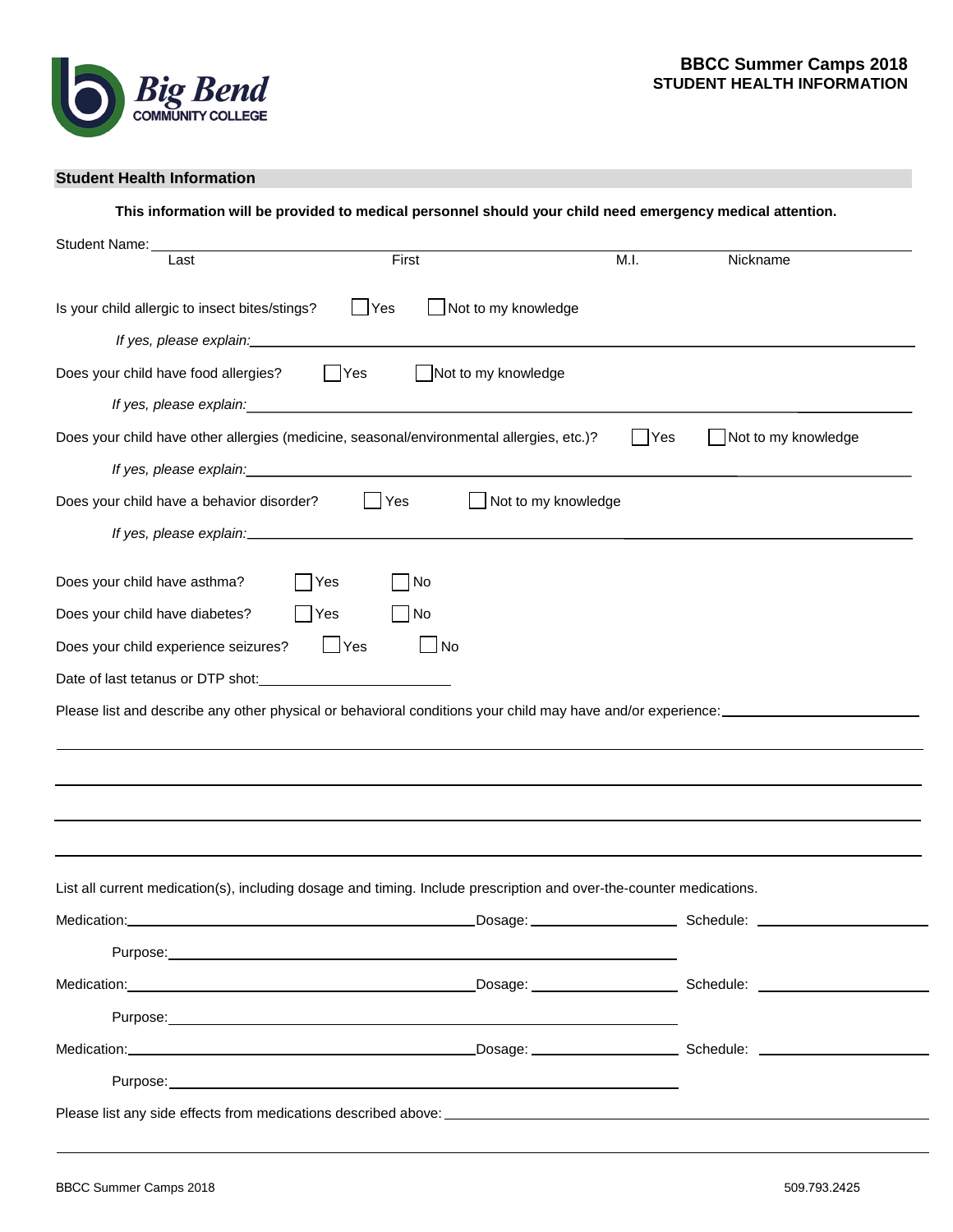

|                                                                                                                                                                                                                                                                                                                                                                                                                                                                | This information will be provided to medical personnel should your child need emergency medical attention. |           |          |
|----------------------------------------------------------------------------------------------------------------------------------------------------------------------------------------------------------------------------------------------------------------------------------------------------------------------------------------------------------------------------------------------------------------------------------------------------------------|------------------------------------------------------------------------------------------------------------|-----------|----------|
| Student Name:                                                                                                                                                                                                                                                                                                                                                                                                                                                  |                                                                                                            |           |          |
| Last                                                                                                                                                                                                                                                                                                                                                                                                                                                           | First                                                                                                      | M.I.      | Nickname |
| Students may not bring any medications, including inhalers, epi-pens and over-the-counter medication, without a doctor's<br>prescription/order. BBCC staff and volunteers will NOT administer medications. Medications need to be administered by<br>parents/guardians prior to arrival at camp. However, students may bring and self-administer asthma inhalers, epi-pens or<br>other emergency medications. A doctor's prescription/order must be submitted. |                                                                                                            |           |          |
|                                                                                                                                                                                                                                                                                                                                                                                                                                                                | Parent/guardian will administer medications before student comes to camp.                                  |           |          |
| purpose and dosage):                                                                                                                                                                                                                                                                                                                                                                                                                                           | My child will be self-administering the following medications during camp hours (please include type,      |           |          |
|                                                                                                                                                                                                                                                                                                                                                                                                                                                                |                                                                                                            |           |          |
|                                                                                                                                                                                                                                                                                                                                                                                                                                                                |                                                                                                            |           |          |
|                                                                                                                                                                                                                                                                                                                                                                                                                                                                | Medications must be kept in the pharmacy-labeled container or original packaging.                          |           |          |
| Does your child have any activity limitations and/or restrictions?                                                                                                                                                                                                                                                                                                                                                                                             | l lYes                                                                                                     | $\neg$ No |          |
| If yes, please explain:_____                                                                                                                                                                                                                                                                                                                                                                                                                                   |                                                                                                            |           |          |
|                                                                                                                                                                                                                                                                                                                                                                                                                                                                |                                                                                                            |           |          |
|                                                                                                                                                                                                                                                                                                                                                                                                                                                                |                                                                                                            |           |          |
|                                                                                                                                                                                                                                                                                                                                                                                                                                                                |                                                                                                            |           |          |
|                                                                                                                                                                                                                                                                                                                                                                                                                                                                |                                                                                                            |           |          |
|                                                                                                                                                                                                                                                                                                                                                                                                                                                                |                                                                                                            |           |          |
|                                                                                                                                                                                                                                                                                                                                                                                                                                                                |                                                                                                            |           |          |

Parent/Legal Guardian Name:

| Signature: | Date: |
|------------|-------|
|            |       |

*emergency care for my child.*